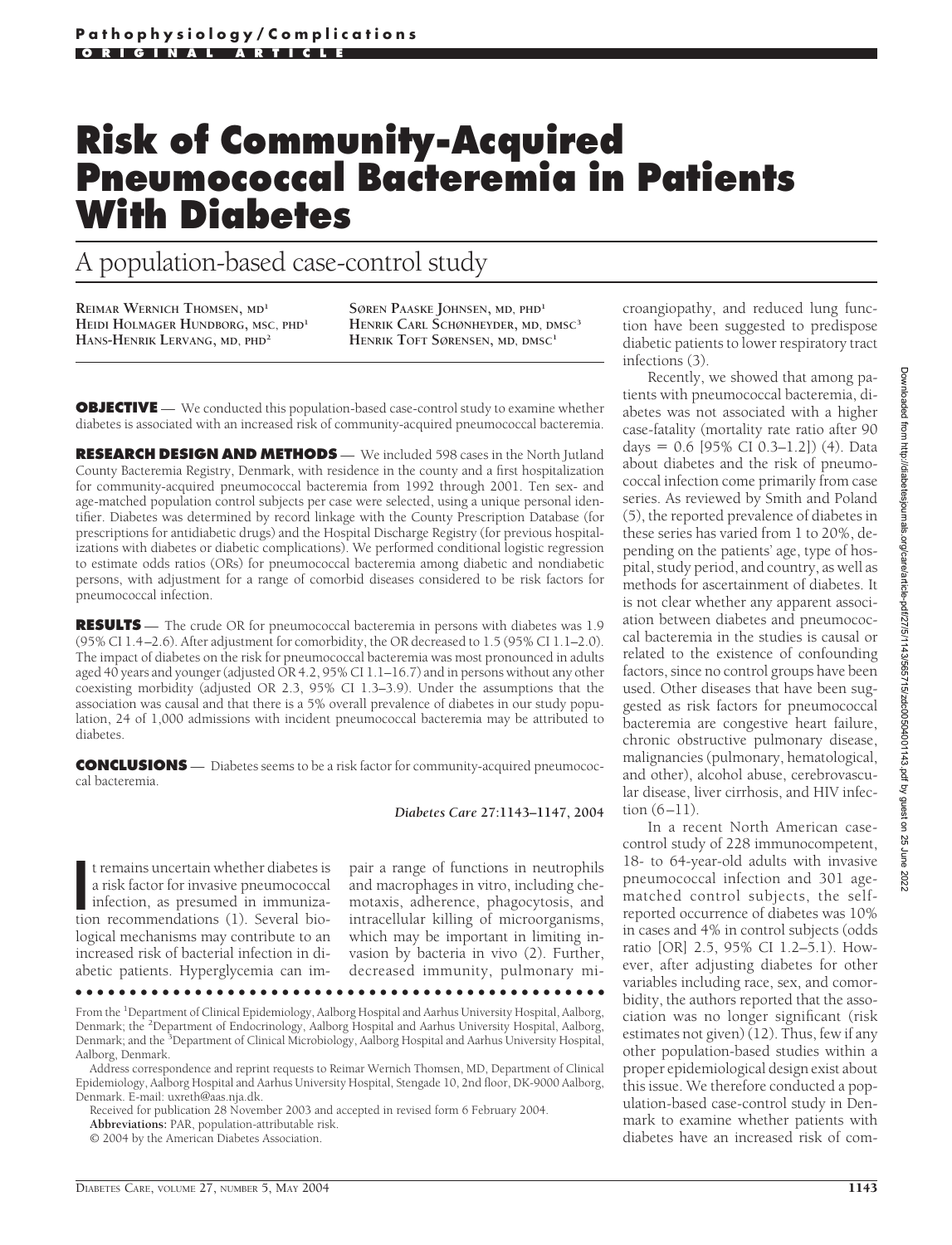munity-acquired pneumococcal bacteremia, as compared with persons without diabetes.

### **RESEARCH DESIGN AND**

**METHODS** — The study was conducted during 1992–2001 in North Jutland County, Denmark, within a population of 496,000 inhabitants,  $\sim$ 9% of the total Danish population. The study population was homogeneous Caucasian (96.7% inhabitants were of Danish origin by 1 January 1997) (13) and mixed rural and urban. The entire population was provided with tax-supported health care by the National Health Service, allowing free access to the county's seven public hospitals. Through the use of the 10-digit civil registry number, which is unique to every Danish citizen and encodes sex and date of birth, a complete hospitalization and prescription history can be established for each individual, and unambiguous linkage between population-based registries can be performed.

#### Cases of pneumococcal bacteremia

Patients older than 15 years with a first hospitalization for community-acquired pneumococcal bacteremia were identified in the population-based microbiological County Bacteremia Registry, as described in detail earlier (4,14). We excluded 30 cases with bacteremia, compared with our previous cohort study, because they were not residents in North Jutland County; place of residence was a sampling criterion in the present case-control study.

#### Population control subjects

Using the Central Population Registry, which has electronic records on all changes in vital status, including change of address, date of emigration, and date of death for the entire Danish population since 1968, we selected 10 control subjects for each case individually matched by sex, age (same year of birth), and place of residence (North Jutland County). The control subjects were selected with the risk set sampling technique (15); that is, the control subjects had to be alive and at risk of first community-acquired pneumococcal bacteremia at the time the corresponding case was diagnosed. When using risk set sampling, the estimated exposure OR in a case-control design is an unbiased estimate of the relative risk (16).

#### **Diabetes**

We identified diabetic patients among case and control subjects by recordlinkage with two population-based registries as described previously (4): the North Jutland County Prescription Database (17) and the County Hospital Discharge Registry (18). We ascertained presence of diabetes in the same way among case and control subjects, namely by searching the databases for earlier hospitalizations with diabetes or earlier prescriptions for insulin or an oral antidiabetic drug. We have recently estimated the predictive value of a diagnosis of diabetes identified by this approach to be 97% (95% CI 89–100%) (4). Information on diabetes in the databases was recorded earlier than and independent of hospitalization with bacteremia. To ensure that the classification of diabetes was independent from the case's hospitalization, we did not include 10 diabetic patients among cases who in our prognostic cohort study were diagnosed during the admission with bacteremia.

We classified diabetic patients as having type 1 diabetes if they were aged up to 40 years at diagnosis and were treated with insulin in monotherapy. Having type 2 diabetes was classified if they were treated by diet alone or ever treated with oral antidiabetics, or if they were older than 40 years at diagnosis, regardless of treatment.

# Confounding factors

To adjust for comorbid diseases that may both be risk factors for pneumococcal infection and associated with presence of diabetes, we calculated a summary measure of confounding due to comorbidities developed by Charlson et al. (19). The Charlson index includes 19 major disease categories, including the suggested risk factors for pneumococcal bacteremia mentioned, and has been adapted for use with hospital discharge registry data in ICD databases (20, 21). We therefore considered it a suitable method to adjust for the patients' overall level of comorbidity.

For calculating the Charlson index score, a weight is assigned to each comorbid disease category and the score is the sum of these weights. Diabetes was separated from the Charlson index because it was the exposure variable in this study. All other diseases in the index were considered as potential confounders. We first

translated disease categories in the Charlson index into corresponding ICD-8 and ICD-10 codes, similar to previous approaches, such as the translation to ICD-9 codes by Deyo et al. (20). We identified ICD codes for all previous hospitalizations of case and control subjects in the County Hospital Discharge Registry. To ensure an equal chance of being diagnosed with comorbid diseases in bacteremia case and control subjects, we only included diagnoses recorded before the date of hospitalization of cases. The Charlson index was calculated, and three levels of comorbidity were defined: 0 ("low"), corresponding to patients with no recorded underlying diseases implemented in the Charlson index; 1–2 ("medium"); and  $>2$  ("high").

Since alcohol abuse is not included in the Charlson index, we collected data on alcohol-related disorders from the Discharge Registry (ICD-8 codes 291, 303, 979, 980, and 577.10; ICD-10 codes F10, K86.0, Z72.1, R78.0, and T51) in addition to the diagnoses included in the index. We further collected data from the Prescription Database on the use of antibiotics and immunosuppressive therapy, including corticosteroids before hospitalization, defined as redemption of at least one prescription for a systemic antibiotic of any kind (Anatomical Therapeutical Chemical [ATC] classification system code J01) within half a year of admission, and redemption of at least one prescription for any immunosuppressive drug (ATC codes L01, L04, and H02 AB) within 1 year of admission, respectively.

# Statistical analysis

We used conditional logistic regression to estimate ORs for community-acquired pneumococcal bacteremia among diabetic and nondiabetic patients, with associated 95% CIs. Initially, we analyzed data by obtaining contingency tables for the main study variables: pneumococcal bacteremia, diabetes, and the possible confounding factors (i.e., all disease categories included in the Charlson index, the overall level of Charlson index, as well as alcohol-related disorders and the use of antibiotics and immunosuppressive therapy before hospitalization). We then estimated the OR adjusted for possible confounding factors. Stratified analyses were performed according to sex, agegroups  $(>15-40$  years,  $>40-65$  years,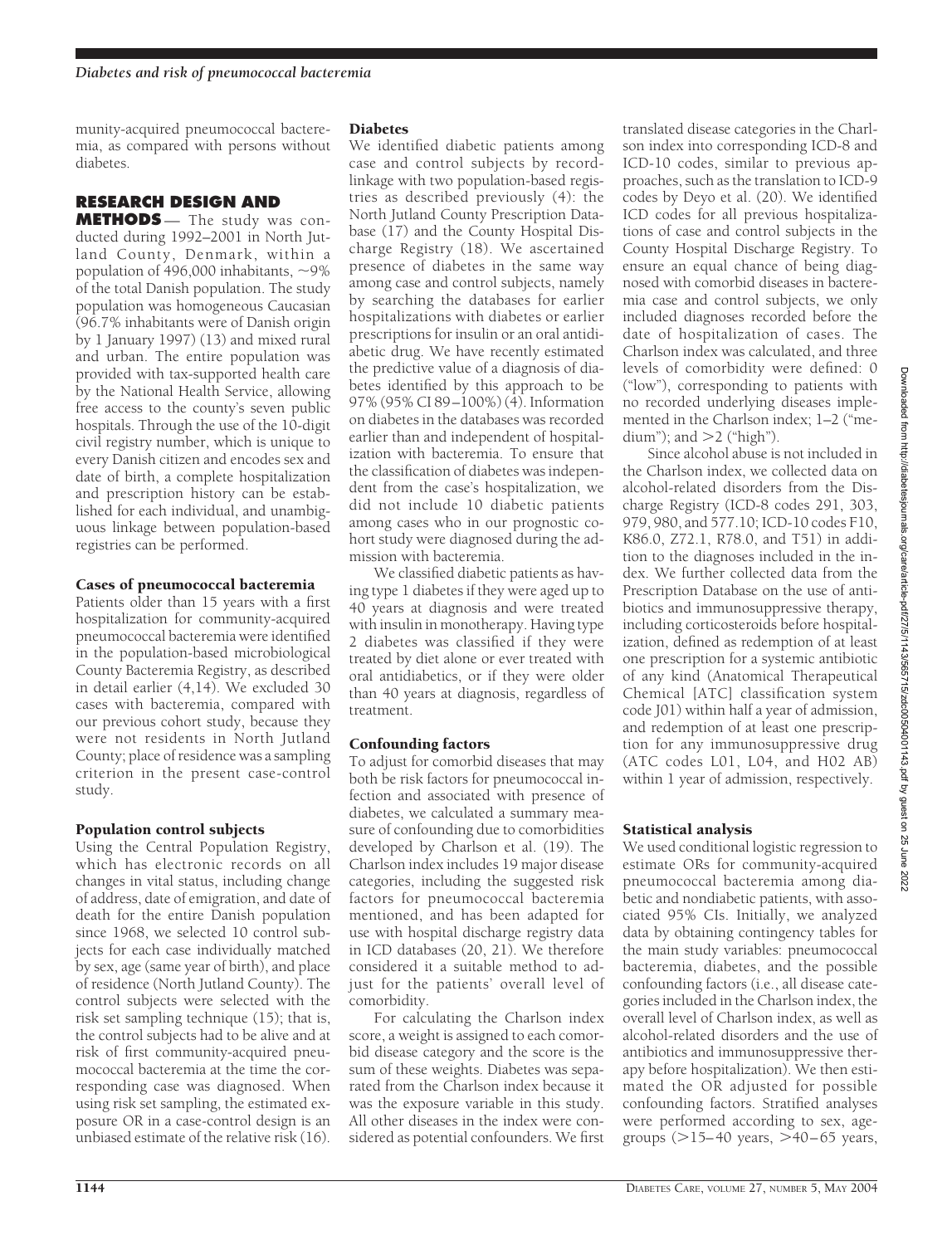|                                  | Case subjects | Control subjects |
|----------------------------------|---------------|------------------|
| $\boldsymbol{n}$                 | 598           | 5,980            |
| Diabetes                         |               |                  |
| Present                          | 53(8.9)       | 298(5.0)         |
| Not present                      | 545 (91.1)    | 5,682 (95.0)     |
| Age (years)                      | $67(18-94)$   | $67(17-94)$      |
| <b>Sex</b>                       |               |                  |
| Male.                            | 283(47.3)     | 2,830(47.3)      |
| Female                           | 315(52.7)     | 3,150(52.7)      |
| Comorbidity*                     |               |                  |
| Comorbidity index low (0)        | 312(52.2)     | 4,386(73.3)      |
| Comorbidity index medium $(1-2)$ | 219(36.6)     | 1,316(22.0)      |
| Comorbidity index high $(>2)$    | 67(11.2)      | 278(4.6)         |
| Alcohol-related disorders        | 26(4.3)       | 72(1.2)          |

**Table 1—***Characteristics of case subjects with community-acquired pneumococcal bacteremia and control subjects from North Jutland County, Denmark, 1992–2001*

Data are *n* (%) or median (range). \*Charlson index (see text).

 $>$ 65–80 years, and  $>$ 80 years), and level of comorbidity.

To examine the impact of diabetes on the overall risk of community-acquired pneumococcal bacteremia, we calculated the population-attributable risk (PAR) for a diagnosis of diabetes (i.e., the proportion of all cases of community-acquired pneumococcal bacteremia that are attributable to diabetes [16]). In case-control studies, PAR may be calculated by the following equation:

> $PAR = P \times (OR - 1)$  ${[p \times (OR - 1)] + 1}$

The proportion of persons with diabetes in our reference population, p, can be estimated by the diabetes prevalence in control subjects, since the population prevalence of diabetes is relatively low and our control subjects are representative for all noncases in the population (16).

Statistical analyses were performed with use of STATA software (version 8.0; STATA, College Station, TX). The study was conducted according to guidelines of the regional scientific ethics committee for use of clinical and laboratory data and was approved by the Danish Registry Board (J.nr 2002-611-0060).

**RESULTS** — A total of 598 incident cases with residence in North Jutland County and a first hospitalization for community-acquired pneumococcal bacteremia were identified during the study period. Patients included 283 (47%) men and 315 (53%) women. Age ranged from

18 to 94 years (median 67 years) (Table 1). The most common focus of infection was the respiratory tract (485 cases [81%]), followed by the meninges (56 cases [9%]). The focus was undetermined in 39 cases (7%).

Table 1 shows further details about the 598 cases and 5,980 control subjects. A total of 53 cases (8.9%) had either redeemed a prescription for insulin or oral antidiabetic drugs or had a discharge diagnosis of diabetes recorded before the date of hospitalization with bacteremia, as compared with 298 control subjects (5.0%). According to our criteria, the vast majority of diabetic subjects (340 of 351) had type 2 diabetes; therefore, we chose to consider diabetes as one entity in further analyses. A considerably higher proportion of case subjects than control subjects (48 vs. 27%) had one or more previously recorded discharge diagnoses as evidenced in the Charlson index.

Table 2 gives crude and adjusted ORs

| Table 2-Crude and adjusted OR for commu-  |
|-------------------------------------------|
| nity-acquired pneumococcal bacteremia ac- |
| cording to presence of diabetes           |

| Diabetes    | Crude $OR^*$<br>$(95\% \text{ CI})$ | Adjusted OR†<br>$(95\% \text{ CI})$ |
|-------------|-------------------------------------|-------------------------------------|
| Not present | $1.0$ (ref.)                        | $1.0$ (ref.)                        |
| Present     | $1.9(1.4-2.6)$                      | $1.5(1.1-2.0)$                      |

\*Crude OR for presence of diabetes in cases with pneumococcal bacteremia compared with sex- and age-matched control subjects; †OR adjusted for level of comorbidity and alcohol-related disorders (see text).

for community-acquired pneumococcal bacteremia according to presence or absence of diabetes. The crude OR for pneumococcal bacteremia in people with diabetes was 1.9 (95% CI 1.4–2.6). After adjustment for comorbidity, the OR decreased to 1.5 (95% CI 1.1–2.0), indicating that the association was confounded by a higher level of comorbidity in the diabetic group. When use of antibiotics and immunosuppressive therapy before hospitalization was included in the analysis, the adjusted OR remained unchanged 1.5 (95% CI 1.1–2.0).

To evaluate the impact of diabetes on the risk of pneumococcal bacteremia in certain subgroups of persons, we stratified our analyses according to age-group, sex, and level of comorbidity (Table 3). Adults with diabetes  $\leq 40$  years of age were four times more likely to be hospitalized with pneumococcal bacteremia than persons of comparable age, sex, and level of comorbidity without diabetes. At older ages, the adjusted ORs decreased gradually. Compared with nondiabetic persons, diabetic individuals between 65 and 80 years (adjusted OR 1.3, 95% CI 0.8–2.1) and more than 80 years (adjusted OR 1.2, 95% CI 0.6–2.2) had just a slightly increased risk for pneumococcal bacteremia. When we stratified according to the level of comorbidity, the association between diabetes and an increased risk of infection seemed to be largely restricted to persons without any comorbid diseases (adjusted OR 2.3, 95% CI 1.3– 3.9), whereas ORs in individuals with one or more other previously recorded diagnoses were close to 1. Further, ORs appeared to be higher in male than in female diabetic individuals (Fig. 3).

Under the assumptions that the association was causal and that there was an overall prevalence of diabetes in the study population of 5.0%, the total PAR (etiological fraction) was 2.4%. Thus, of 1,000 admissions with incident pneumococcal bacteremia in our study population, 24 may be attributed to diabetes.

**CONCLUSIONS** — We found a 1.5fold increased risk of community-acquired pneumococcal bacteremia in individuals with diabetes compared with individuals without diabetes. The impact of diabetes on the risk was most pronounced in younger adults, in persons without any coexisting morbidity, and in males.

The main strengths of our study are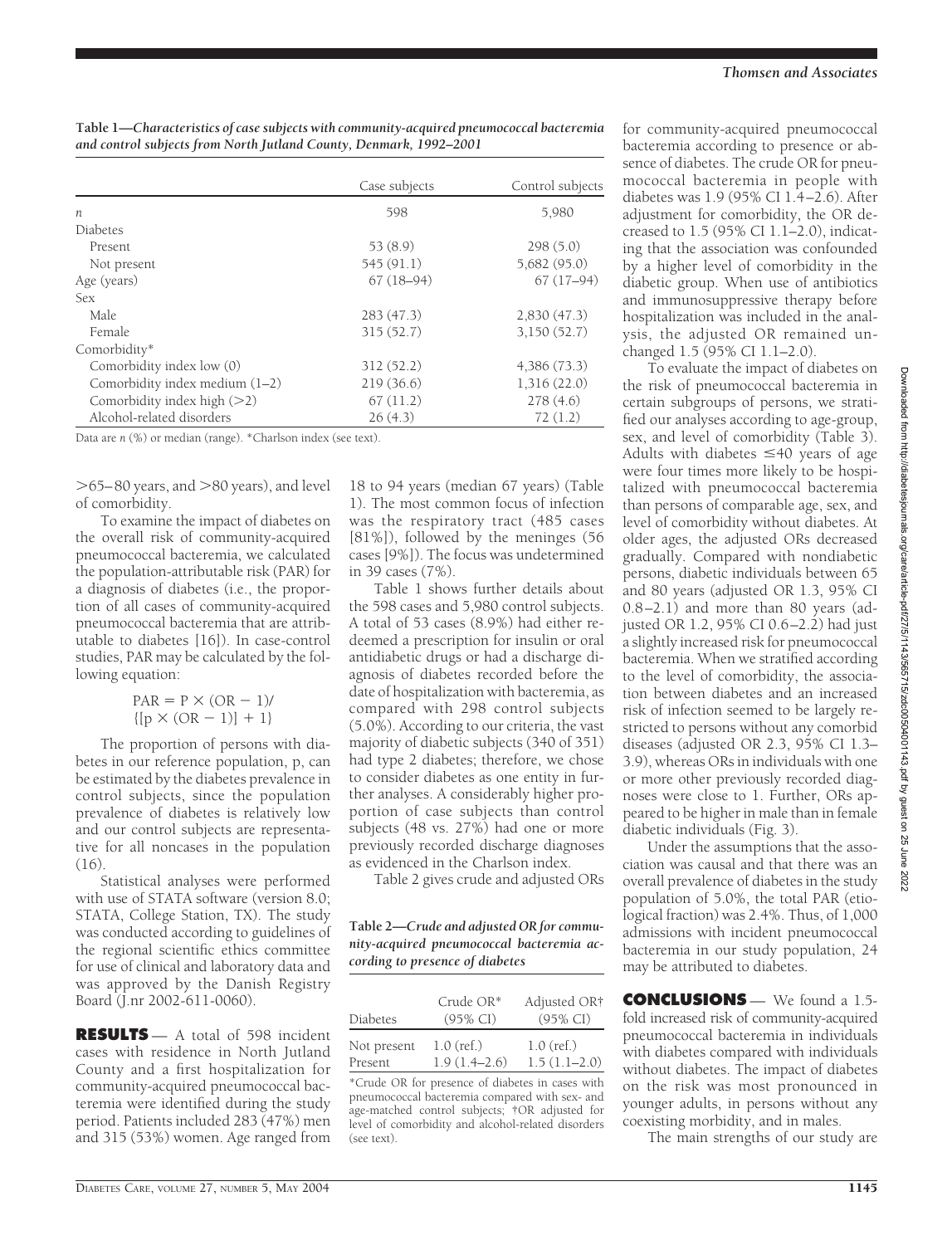|                                  | Crude $OR^*$<br>$(95\% \text{ CI})$ | Adjusted OR†<br>$(95\% \text{ CI})$ |
|----------------------------------|-------------------------------------|-------------------------------------|
| Age (years)                      |                                     |                                     |
| $>15-40$                         | $4.3(1.1-16.6)$                     | $4.2(1.1-16.7)$                     |
| $>40-65$                         | $3.2(1.8-5.7)$                      | $2.1(1.1-3.9)$                      |
| $>65 - 80$                       | $1.5(0.9-2.5)$                      | $1.3(0.8-2.1)$                      |
| >80                              | $1.4(0.8-2.6)$                      | $1.2(0.6-2.2)$                      |
| <b>Sex</b>                       |                                     |                                     |
| Male.                            | $2.2(1.4-3.4)$                      | $1.8(1.2 - 2.8)$                    |
| Female                           | $1.6(1.0-2.5)$                      | $1.2(0.8-2.0)$                      |
| Comorbidity#                     |                                     |                                     |
| Comorbidity index low (0)        | $2.3(1.3-3.9)$                      | $2.3(1.3-3.9)$                      |
| Comorbidity index medium $(1-2)$ | $0.8(0.4-1.6)$                      | $0.8(0.4-1.6)$                      |
| Comorbidity index high (>2)      | $1.1(0.3-3.3)$                      | $1.1(0.3-3.3)$                      |

**Table 3—***OR for community-acquired pneumococcal bacteremia according to presence of diabetes, stratified by age, sex, and level of comorbidity*

\*Crude OR for presence of diabetes in cases with pneumococcal bacteremia compared with sex- and age-matched control subjects; †OR adjusted for level of comorbidity (except when stratified by this variable) and alcohol-related disorders (see text); ‡using the Charlson index (see text).

the uniformly organized medical health care system, which allows for a truly population-based design, and the ability to adjust for comorbid diseases.

Pneumococcal bacteremia is probably a very common feature of pneumococcal pneumonia, but its detection is highly dependent on admission patterns and timing of blood sampling for culture. We cannot exclude the possibility that physicians caring for diabetic patients may be more alert to possible infections. Thus, a higher proportion of cases of bacteremia may have been admitted to hospital among patients with diabetes, and blood cultures may have been ordered more frequently. Such surveillance bias would lead to an overestimation of the risk of pneumococcal bacteremia in diabetic patients. Nevertheless, we found in our previous prognosis study of the cases included in this report that bacteremia density on admission was similar in diabetic and nondiabetic patients (44 vs. 45% with low density) and that the median level of C-reactive protein (277 vs. 204 mg/l) and the proportion with severe sepsis (56 vs. 40%) was even higher among diabetic patients, which argues against a more meticulous case-ascertainment among persons with diabetes.

Diabetes data in our study were collected prospectively and independently of the patient's hospitalization with pneumococcal bacteremia. We thereby avoided recall bias, which may hamper casecontrol studies where diabetes data are based on interviews or questionnaires,

such as the study by Nuorti et al. (12). The positive predictive value of a diagnosis of diabetes established through the registries proved to be high. Concerning completeness, Kristensen et al. (22) recently found that 76% of patients with known diabetes could be identified by a county prescription registry similar to ours, as compared with an independent 34% by a regional hospital registry, by collecting data over a 1-year period only. We thus find it likely that our combined data sources are nearly complete regarding known diabetes. Both case and control subjects may have included additional patients with diabetes who have never previously been hospitalized or drug treated, but we expect such misclassification to be nondifferential, leading to a conservative risk estimate.

An increasing level of comorbidity was associated with both presence of diabetes and the risk of pneumococcal bacteremia and, therefore, confounded the association of diabetes per se with the risk in unadjusted analyses. Coding and diagnosis of comorbidity may have been more complete for diabetic patients due to more frequent hospitalizations. This would, however, lead to a conservative risk estimate. The same holds true for any nondifferential coding errors in the discharge registry. A number of unmeasured factors may have had an impact on the risk for pneumococcal bacteremia in this observational study, including tobacco smoking, socioeconomic status, and living with young children attending daycare (12). However, we were able to adjust for all major smoking-related diseases, which we consider proxy measures of smoking in our aged study population. Living with children attending daycare is probably an uncommon risk factor in persons aged 50 years or more, who constituted 73% of our study population.

Observational studies suggest that pneumococcal vaccination reduces the incidence of invasive pneumococcal disease among adults and the immunocompetent elderly (23). Therefore, we would like to emphasize that the general vaccine coverage in proposed "at-risk"individuals in our study population is much lower than that, for example, in many states of the U.S., where two-thirds of individuals over 65 years of age are vaccinated (24). In our county, the uptake of pneumococcal vaccine unfortunately has been as low as 2 of 1,000 people per year since 1997 (25). Before 1997, when national vaccine recommendations were revised (Statens Serum Institut, Copenhagen, 1996), vaccine coverage rates were probably extremely low. Thus, we expect that pneumococcal vaccination did not have a major impact on our estimates. Nevertheless, diabetic individuals in our study population may have been vaccinated at higher rates than nondiabetic persons. The resulting bias, however, would lead to an underestimation of the true risk for pneumococcal bacteremia in diabetic patients.

To our knowledge, our study is the first population-based case-control study to examine the risk of pneumococcal bacteremia specifically in diabetic patients. The North American case-control study (12) focused on cigarette smoking and did not have sufficient power to assess the relation between diabetes and invasive pneumococcal disease. Two earlier crosssectional studies from institutions in North Carolina and Spain have compared the prevalence of unspecified bacteremia in hospitalized adults with and without diabetes (26,27). Both found a twofold increased prevalence in the diabetic group. In the Spanish report, but not in the American study, the prevalence of bacteremia with *S. pneumoniae* was also increased in diabetic patients (13 of 5,667 hospital admissions compared with 97 of 95,725 hospital admissions of nondiabetic patients); however, the figures were not adjusted for differences in age and other risk factors.